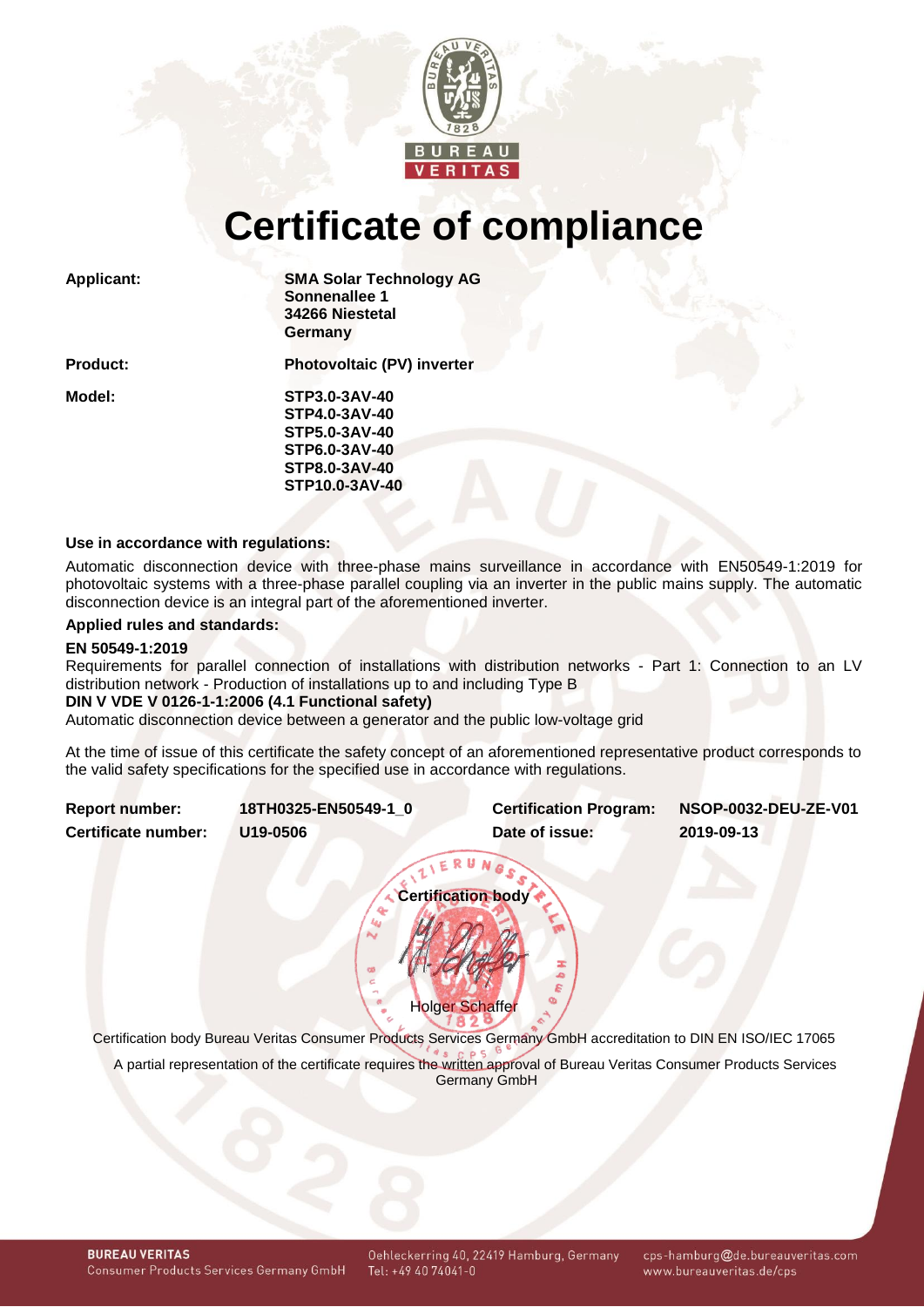

#### **Appendix**

#### **Extract from test report according to EN 50549-1 NR 18TH0325-EN50549-1\_0**

| Type Approval and declaration of compliance with the requirements of EN 50549-1. |                                                                        |                          |                          |                          |                          |                          |  |  |
|----------------------------------------------------------------------------------|------------------------------------------------------------------------|--------------------------|--------------------------|--------------------------|--------------------------|--------------------------|--|--|
| Manufacturer / applicant:                                                        | SMA Solar Technology AG<br>Sonnenallee 1<br>34266 Niestetal<br>Germany |                          |                          |                          |                          |                          |  |  |
| Micro-generator Type                                                             | Photovoltaic (PV) inverter                                             |                          |                          |                          |                          |                          |  |  |
| <b>Rated values</b>                                                              | STP3.0-3AV-<br>40                                                      | STP4.0-3AV-<br>40        | STP5.0-3AV-<br>40        | STP6.0-3AV-<br>40        | STP8.0-3AV-<br>40        | STP10.0-3AV-<br>40       |  |  |
| MPP DC voltage range [V]                                                         | $125 - 800$                                                            | $125 - 800$              | $125 - 800$              | $125 - 800$              | $260 - 800$              | $260 - 800$              |  |  |
| Input DC voltage range [V]                                                       | 125 - 850                                                              | 125 - 850                | 125 - 850                | $125 - 850$              | 175 - 1000               | 175 - 1000               |  |  |
| Input DC current [A]                                                             | $2 \times 12$                                                          | $2 \times 12$            | $2 \times 12$            | $2 \times 12$            | 20 / 12 max              | $20/12$ max              |  |  |
| <b>Output AC voltage [V]</b>                                                     | 380/400/415<br>(3P,N,PE)                                               | 380/400/415<br>(3P,N,PE) | 380/400/415<br>(3P,N,PE) | 380/400/415<br>(3P,N,PE) | 380/400/415<br>(3P,N,PE) | 380/400/415<br>(3P,N,PE) |  |  |
| <b>Output AC current [A]</b>                                                     | 4,5                                                                    | 5,8                      | 7,6                      | 9,1                      | 12,1                     | 14,5                     |  |  |
| <b>Output power [VA]</b>                                                         | 3000                                                                   | 4000                     | 5000                     | 6000                     | 8000                     | 10000                    |  |  |
| <b>Firmware version</b>                                                          | V3.00.01.R                                                             |                          |                          |                          |                          |                          |  |  |
| <b>Measurement period:</b>                                                       | 2018-07-11 to 2019-08-23                                               |                          |                          |                          |                          |                          |  |  |

#### **Description of the structure of the power generation unit:**

The power generation unit is equipped with a PV and line-side EMC filter. The power generation unit has no galvanic isolation between DC input and AC output. Output switch-off is performed with single-fault tolerance based on two series-connected relays in each line and neutral. This enables a safe disconnection of the power generation unit from the network in case of an error.